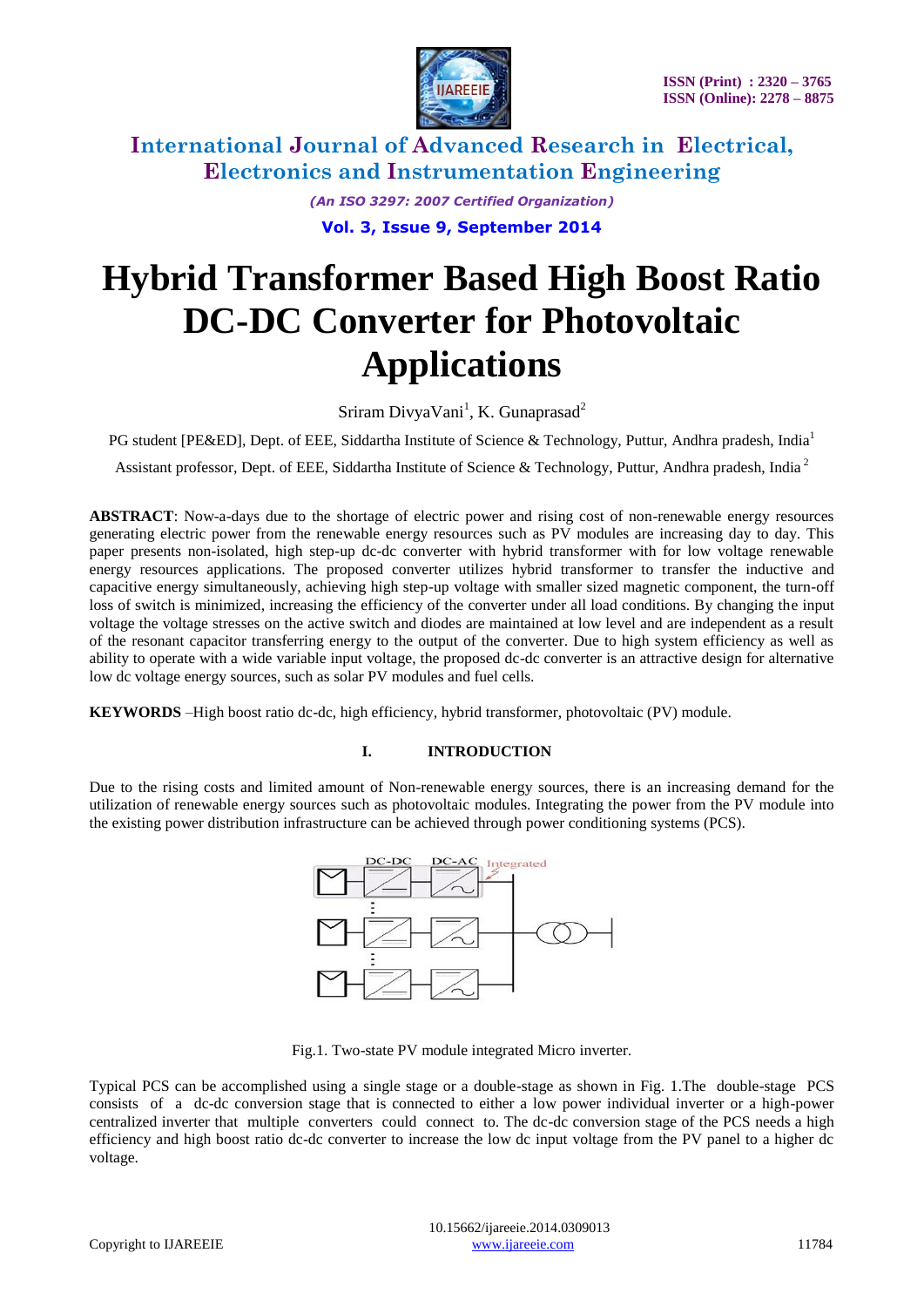

*(An ISO 3297: 2007 Certified Organization)*

## **Vol. 3, Issue 9, September 2014**

The high boost ratio dc–dc converter for such systems can be isolated or non-isolated [1]; however, transformerisolated converters tend to be less efficient and more expensive due to the increased manufacturing costs. A nonisolated dc–dc converter with a high boost ratio would be advantageous for a two-stage PCS [1] because it can be easily integrated with current PV systems while reducing the cost and maintaining a high system efficiency. Due to the different output voltages from the PV panel, it would be useful to have a system with a high efficiency over the entire PV voltage range to maximize the use of the PV during different operating conditions.

### **A. LITERATURE SURVEY**

To obtain a high step-up gain with high efficiency in non-isolated applications, a high step-up method based on isolated-type converters is introduced. By stacking the secondary side of an isolated converter in addition to its primary side, a high step-up conversion ratio as well as distributed voltage stress can be achieved. Moreover, a careful selection of an isolated converter can provide zero-voltage switching (ZVS), continuous input current and reduced reverse recovery on diodes. Depends on a conventional voltage doubler rectifier boost-integrated half-bridge converter, the proposed converter satisfies all these features, which make it apt for high step-up applications.

### **B. HIGH BOOST DC-DC CONVERTER**

Of the many high boost ratio dc-dc converter topologies, a combination of flyback and boost converters was proposed to increase the boost ratio without significant cost and efficiency penalties is shown in fig.2.



Fig.2. A high boost ratio dc-dc converter circuit derived from cascading a fly back converter and a boost converter

As the output voltage is the sum of a flyback converter, which consists of L1=L2, D1, and C1, and a boost converter, which consists of L1, M1, D2, and C2. Since the flyback output is  $nD/(1-D)$  and boost output is  $1/(1-D)$ , the total output voltage is $(1 + nD)/(1 - D)$ . Here, n is the turns ratio between the secondary and primary, and D is the switch duty cycle. When the switch M1 is turned on, the energy is storedinL1, and when M1 is turned off, the energy is released to charge both C1 and C2 through diodes D1 and D2.The problem is when M1 turns on these diodes need to be turned off, and a parasitic capacitance across D1 and the leakage inductance can cause severe ringing and additional voltage stress on D1. If the leakage inductance is negligible, then the output voltage equals  $(2+n)$ Vin/(1-D). The output of fly back and boost converters converter in [8] remained; however, the same issues that affected the converter in [8] remained.



Fig.3. High step-up dc-dc converter with coupled inductor and switched capacitor

By adding a switched-capacitor in series with the energy transformer path, a new improved high boost ratio dc–dc converter with coupled-inductor and switched capacitor, as shown in Fig. 3, was introduced. With the switchedcapacitor inserted between the primary side and secondary side of the coupled-inductor, the boost ratio was increased and the output diode voltage stress was reduced closer to that of the output dc bus voltage. However, the magnetic core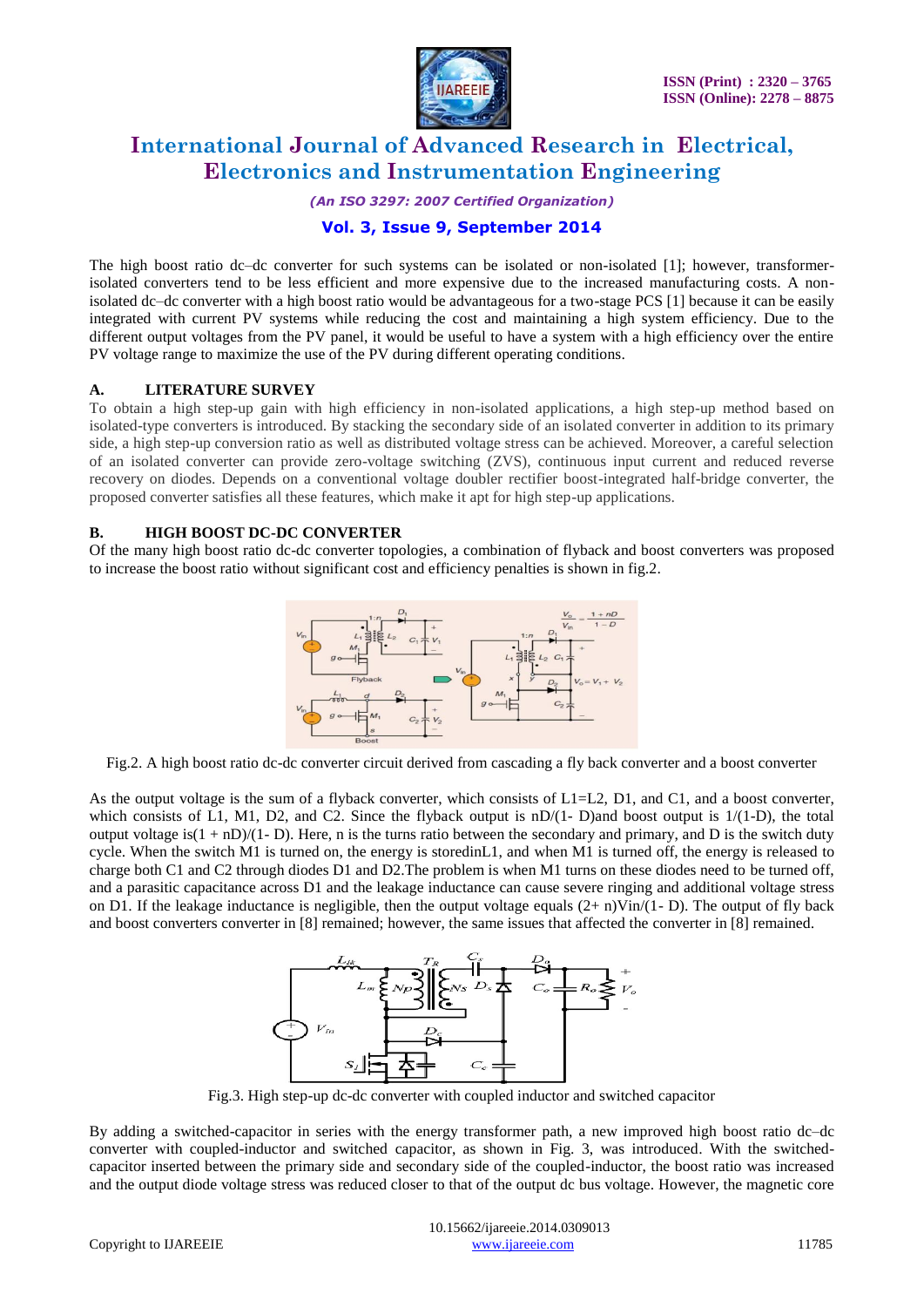

*(An ISO 3297: 2007 Certified Organization)*

## **Vol. 3, Issue 9, September 2014**

was not fully utilized because it functioned more as an inductor than as a transformer. Light load efficiency of the converter is also reduced because switching losses were more dominant under light load conditions.

For PV module converter, the high efficiency over a wide load range and input voltage range is extremely important. In this paper, a high boost ratio dc-dc converter with hybrid transformer is presented to achieve high system level efficiency over wide input voltage and output power ranges. By adding a small resonant inductor and reducing the capacitance of the switched-capacitor in the energy transfer path, a hybrid operation mode can be achieved. The inductive and capacitive energy can be transferred simultaneously to the high voltage dc bus increasing the total power delivered decreasing the losses in the circuit. Output voltage is compared with a reference voltage to turn on the switch so as to keep the output voltage constant.

#### **II. PROPOSED METHOD**

#### **A. PROPOSED CONVERTER TOPOLOGY AND OPERATION ANALYSIS**

Fig.4 shows the circuit diagram of the proposed converter. *C* is the input capacitor; HT is the hybrid transformer with the turns ratio 1:n; S1 is the active MOSFET switch; D1 is the clamping diode, which provides a current path for the leakage inductance of the hybrid transformer when S1 is OFF, Cc captures the leakage energy from the hybrid transformer and transfers it to the resonant capacitor Cr by means of a resonant circuit composed of Cc , Cr , L r , and Dr ; L r is a resonant inductor, which operates in the resonant mode; and Dr is a diode used to provide an unidirectional current flow path for the operation of the resonant portion of the circuit. Cr is a resonant capacitor, which operates in the hybrid mode by having a resonant charge and linear discharge. The turn on of Dr is determined by the state of the active switch S1. Do is the output diode similar to the traditional coupled inductor boost converter and Co is the output capacitor. Ro is the resistive load.



Fig.4. Proposed high step-up dc-dc converter with Hybrid transformer

Fig. 4 illustrates the five steady-state topology stages of the proposed dc-dc converter for one switching cycle.

### **B. OPERATING MODES**



Mode 1 [t0, t1]: In this period, MOSFET S1 is ON, the magnetizing inductor of the hybrid transformer is charged by input voltage, Cr is charged by Cc , and the secondary reflected input voltage nVin of the hybrid transformer together by the resonant circuit composed of secondary side of the hybrid transformer, Cr , Cc , Lr ,and Dr . The current in MOSFET S1 is the sum of the resonant current and linear magnetizing inductor current.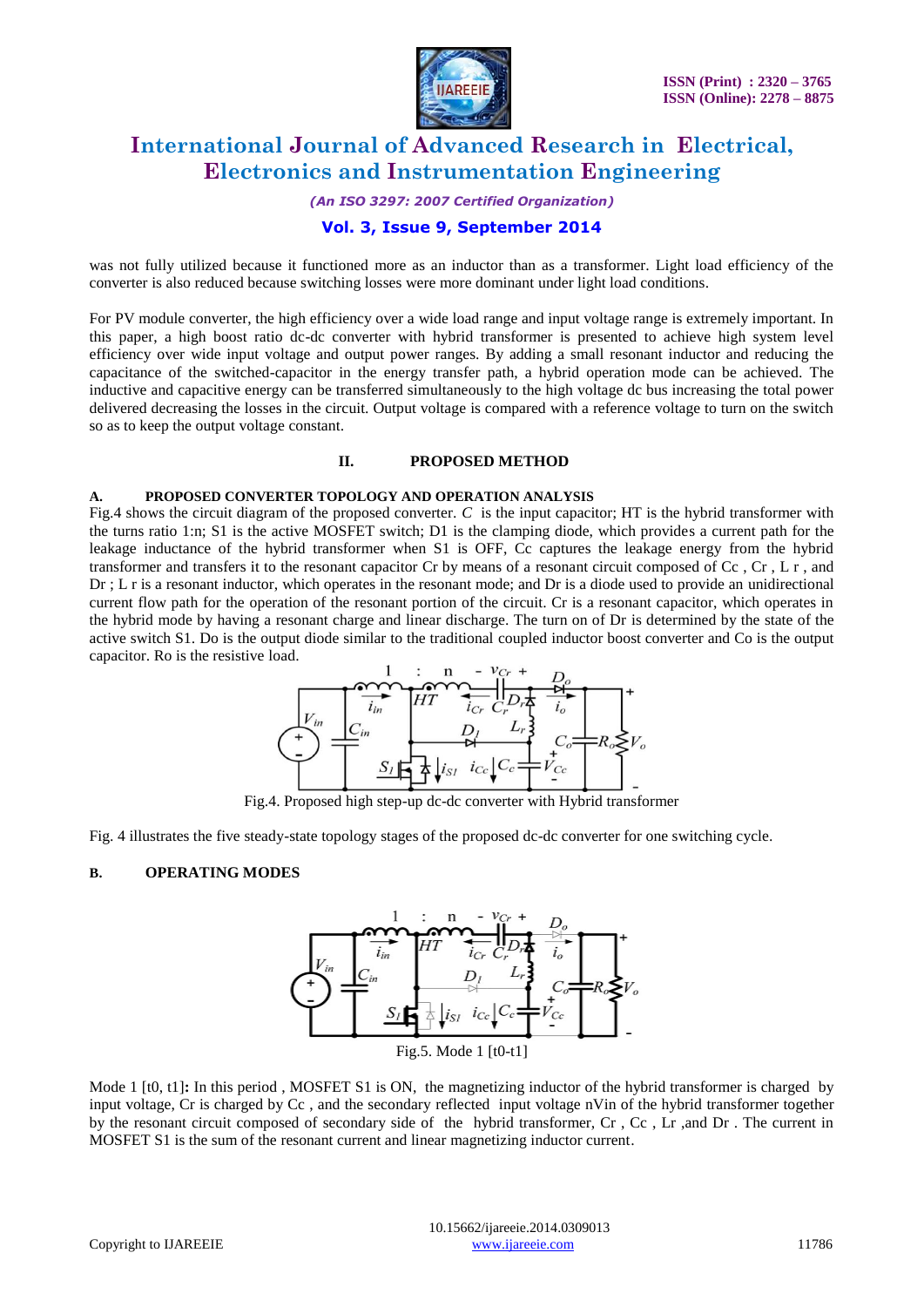

*(An ISO 3297: 2007 Certified Organization)*

## **Vol. 3, Issue 9, September 2014**



Mode 2 [t1, t2]**:**At time t1, MOSFET S1 is turned OFF, the clamping diode D1 is turned ON by the leakage energy stored in the hybrid transformer during the time period that the MOSFET is ON and the capacitor Cc is charged which causes the voltage on the MOSFET to be clamped.



Mode 3 [t2,t3]: At time t2, the capacitor Cc is charged to the point that the output diode Do is forwarded biased. The energy stored in the magnetizing inductor and capacitor Cr is being transferred to the load and the clamp diode D1 continues to conduct while Cc remains charged.



Mode 4 [t3, t4]**:** At time t3 , diode D1 is reversed biased and the energy stored in magnetizing inductor of the hybrid transformer and in capacitor Cr is simultaneously transferred to the load. During the steady-state operation, the charge through capacitor Cr must satisfy charge balance.



Mode 5 [t4, t0]**:** The MOSFET S1 is turned ON at time t4. Due to the leakage effect of the hybrid transformer, the output diode current io will continue to flow for a short time and the output diode Do will be reversed biased at time t0 ; then the next switching cycle starts.

#### **C. ANALYSIS AND ADVANTAGES OF THE PROPOSED CONVERTER**

Fixed Voltage Stresses of the Power Devices:

The voltage stresses of MOSFET S1 and clamping diode D1 are obtained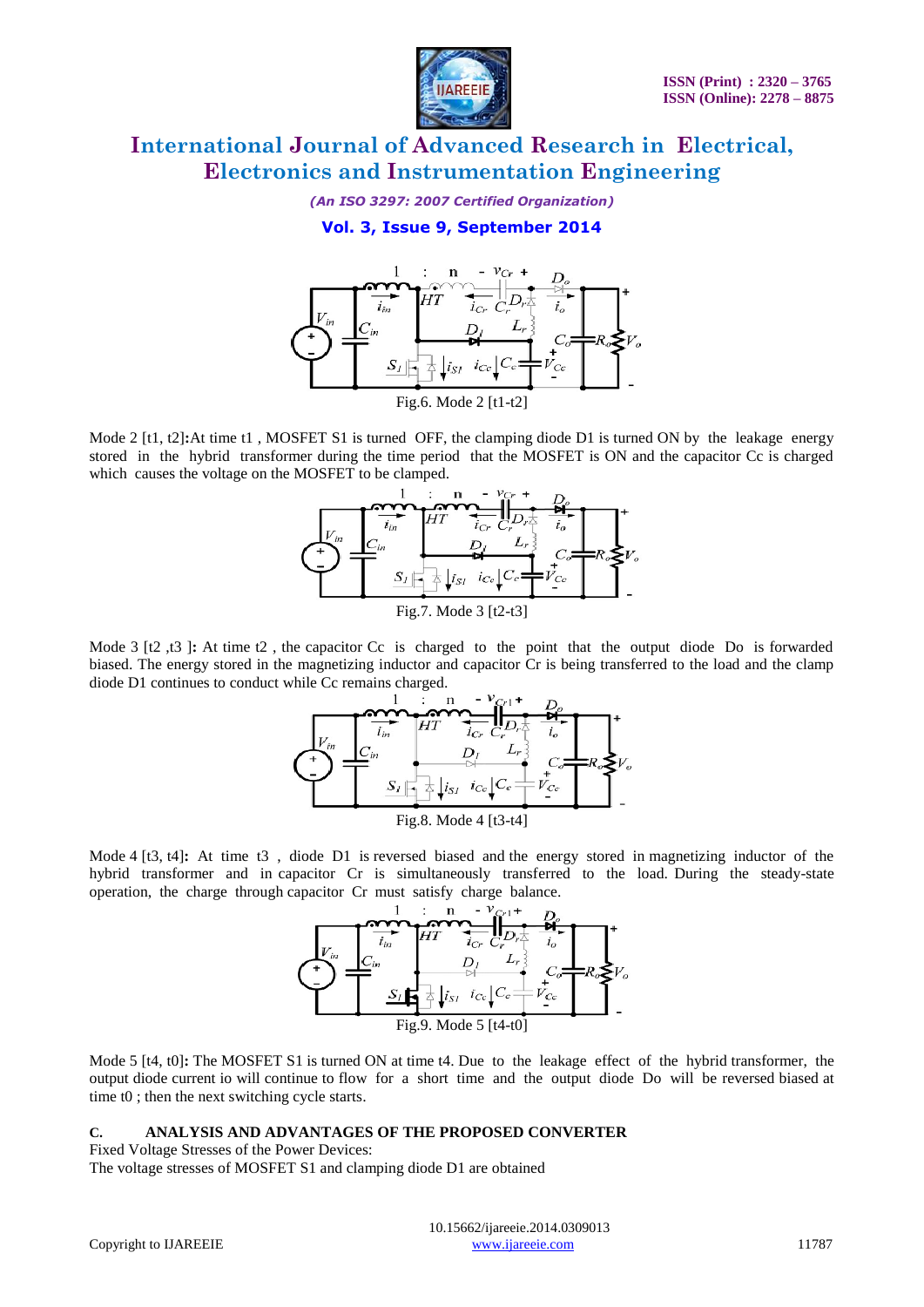

*(An ISO 3297: 2007 Certified Organization)*

### **Vol. 3, Issue 9, September 2014**

$$
V_{S1} = V_{D1} = \frac{V_{i}n}{1 - D} = \frac{V_{0}}{2 + n}
$$

$$
V_{Dr} = V_{D0} = V_{0} - V_{Cc} = V_{0} - \frac{V_{i}n}{1 - D} = \frac{(1 + n)V_{0}}{2 + n}
$$

From the above equations it is obvious that all the voltage stresses of the switches are independent of input voltage and load conditions. In other words, all the voltage stresses of the switches are optimized based on the output voltage and the turns ratio of the transformer.

#### **D. ADVANTAGES OVER CONVENTIONAL NON RESONANT HIGH STEP- UP CONVERTER:**

In the proposed high boost ratio dc d c converter the inductive and capacitive energy can be transferred simultaneously to the high voltage dc bus increasing the total power delivered decreasing the losses in the circuit. As a result of the energy transferred through the hybrid transformer that combines the modes where the transformer operates under normal conditions and where it operates as a coupled-inductor, the magnetic core can be used more effectively and smaller magnetics can be used. The continuous input current of the converter causes a smaller current ripple than that of previous high boost ratio converter topologies that used coupled inductors. The lower input current ripple is useful in that the input capacitance can be reduced and it is easier to implement a more accurate MPPT for PV modules. The conduction losses in the transformer are greatly reduced because of the reduced input current RMS value through the primary side. The voltage stress of the switch is always at a low voltage level and independent of the input voltages.

#### **III. TWO-PHASE INTERLEAVED EXTENSION**

In order for the proposed converter to be used in higher power level conversion applications, the interleaving method applicable to the traditional high boost ratio PWM dc–dc converter can be employed. This gives the advantages of standard interleaved converter systems such as low-input current ripple, reduced output voltage ripple, and lower conduction losses.



Fig.10.Two-phase extension for proposed converter

Fig.10 represents two-phase extension of proposed converter. The difference between standard interleaved converters and the proposed interleaved converter is that the clamping capacitor Cc can also be shared by the interleaved units reducing the total number of components in the system.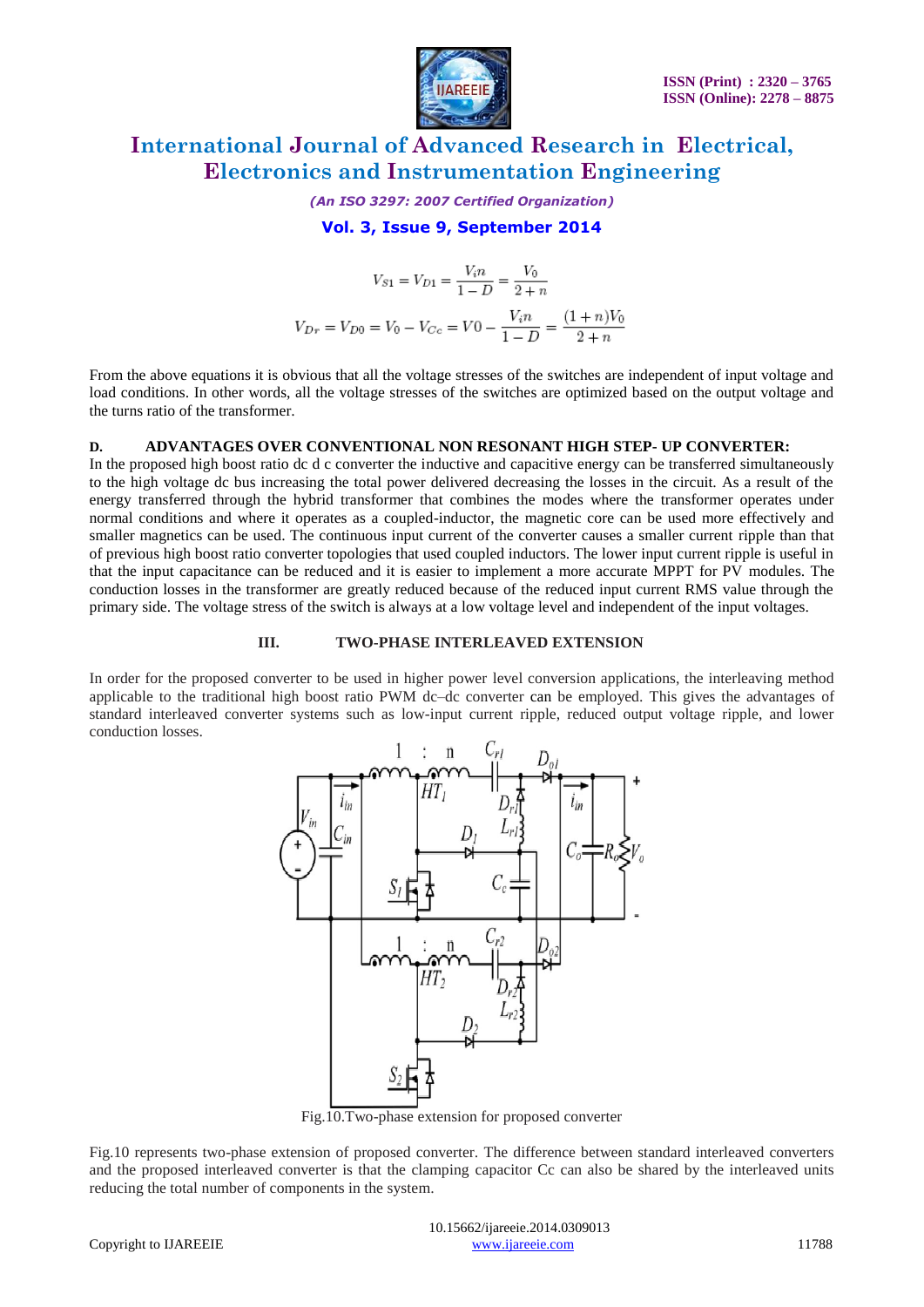

*(An ISO 3297: 2007 Certified Organization)*

### **Vol. 3, Issue 9, September 2014**

#### **IV. SIMULATION RESULTS**

In order to verify the effectiveness of the proposed converter, the converter was designed in MATLAB/SIMULINK environment.



Fig.11.Simulation diagram of proposed high boost ratio hybrid transformer dc-dc converter(single stage).

Fig.11 represents Simulink model of proposed high boost ratio hybrid transformer dc-dc converter. In this input voltage=30v given to this converter. The voltage is stepped up using a hybrid transformer and due to the capacitance  $C_0$ the ripples will be reduced and the fine DC voltage is obtained at the output side of the circuit.



Fig.12. Simulation diagram of proposed high boost ratio hybrid dc-dc converter(Two stage).

Fig.12 represents Simulink model of proposed high boost ratio hybrid transformer dc-dc converter with two stage. In this input voltage=30v given to this converter. Here also, the same process will be done. The additional part we are adding another proposed converters. The outputs of these two converters are being connected in series.



Fig.13. Output voltage at input voltage=30V (single stage)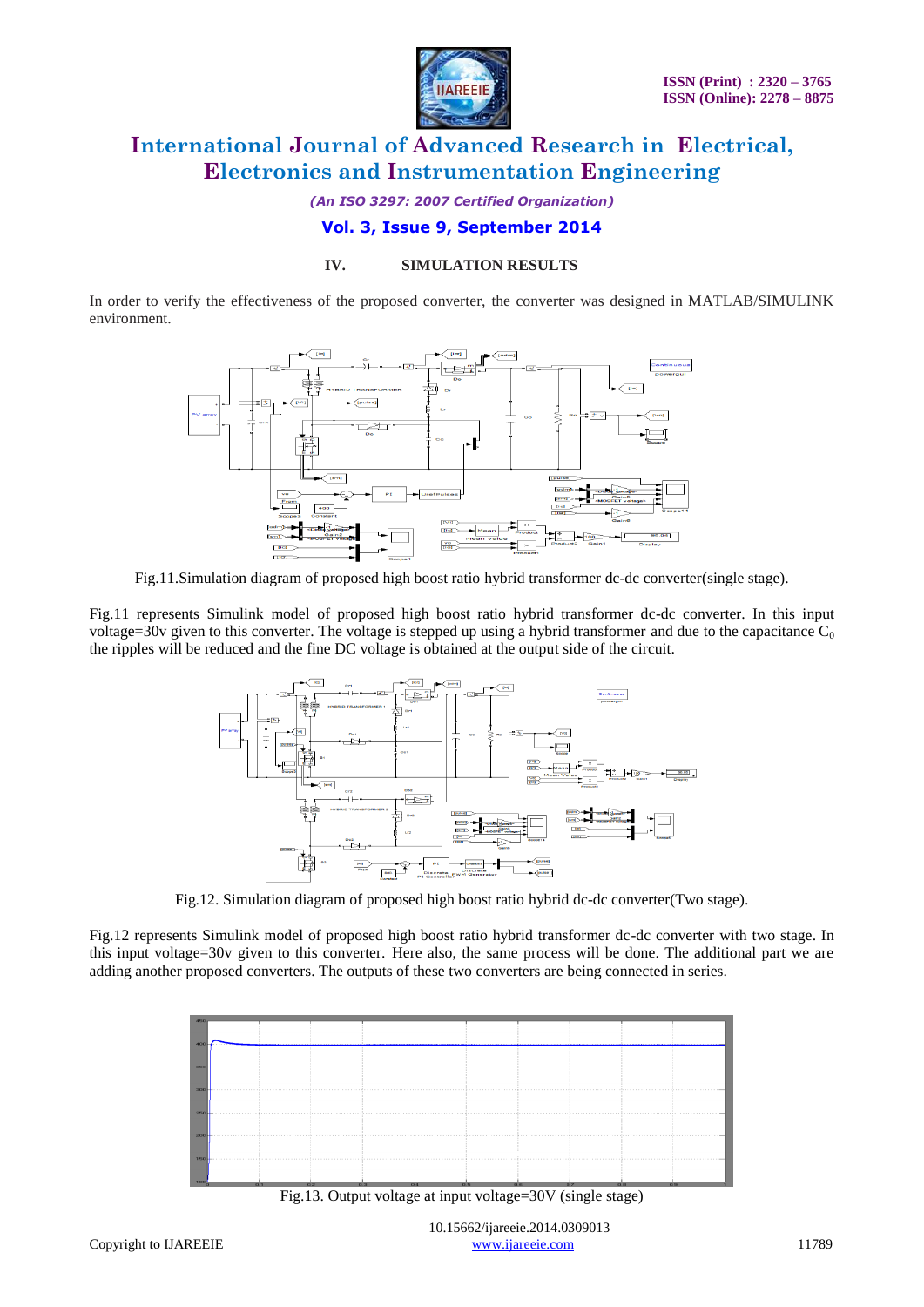

*(An ISO 3297: 2007 Certified Organization)*

# **Vol. 3, Issue 9, September 2014**

Fig.13 shows the output voltage waveform of proposed high boost ratio hybrid transformer dc-dc converter with single stage which is seen that the voltage gradually increasing from 0v to 390v



Fig.14 output voltage at input voltage= 30V( Two stage)

Fig.14 shows the output voltage waveform of proposed high boost ratio hybrid transformer dc-dc converter with two stage which is seen that the voltage gradually increasing from 0v to 730v



Fig.15. Simulated waveforms of high boost converter with single stage: switch voltage (Vs1), output diode voltage(V<sub>DO</sub>), input current (I<sub>in</sub>), and current of resonant capacitor (I<sub>cr</sub>) of the proposed converter with 30-V input and 400-V output at output power level 220W

Fig.15 shows switch voltage, output diode, and input current and resonant capacitor current waveforms of high boost ratio hybrid transformer dc-dc converter with single stage.



Fig.16. Simulated waveforms of high boost converter with two stages: switch voltage(Vs1), output diode voltage(V<sub>DO</sub>), input current  $(I_{in})$ , and current of resonant capacitor  $(I_{in})$  of the proposed converter with 30-V input and 800-V output at output power level 220W.